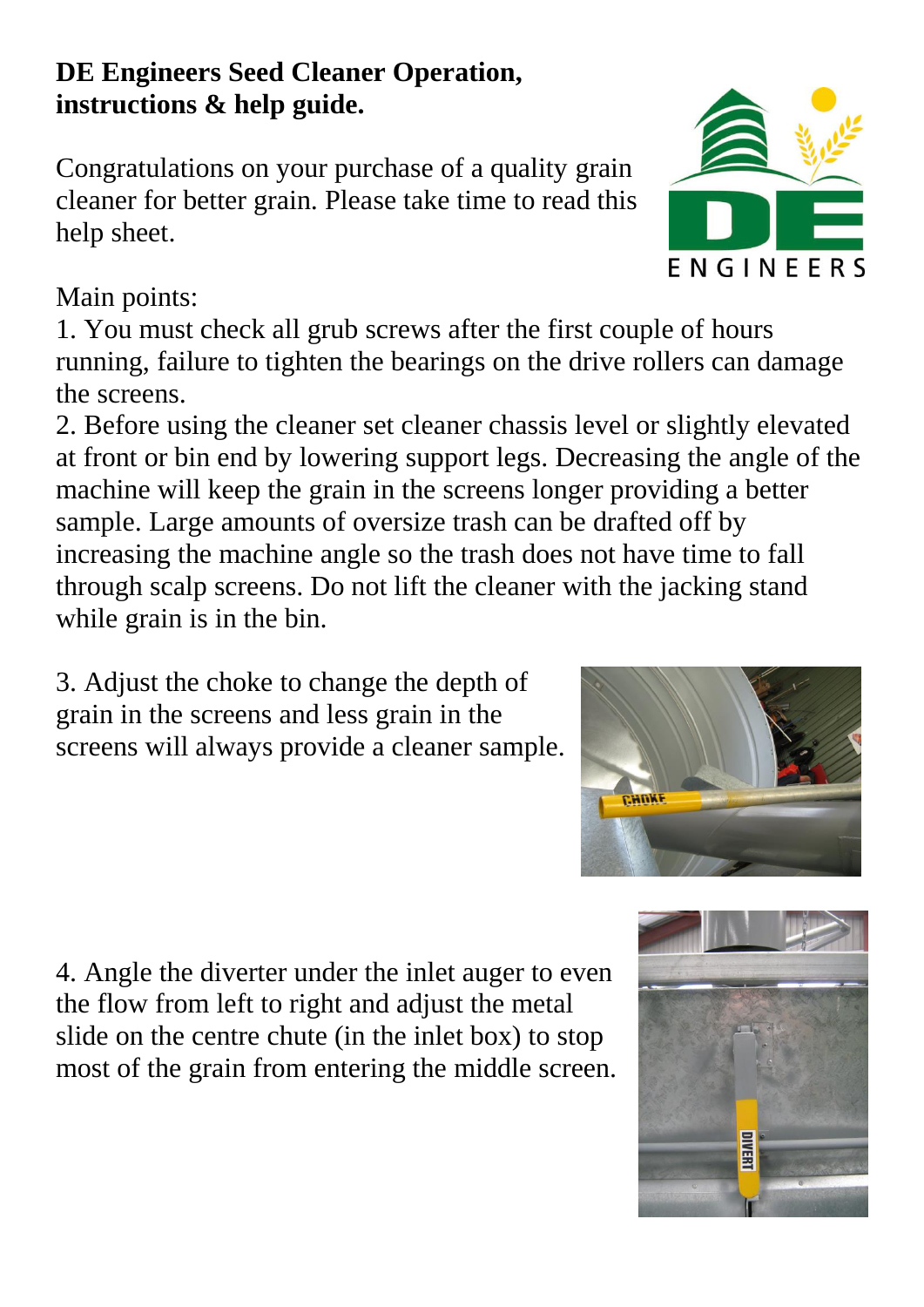5. On air models close the width down until grain flows evenly across the full width.

Air can be used to take off lighter material

mainly in lupin or pea cleaning though is not recommended for canola. When grain is falling evenly across the width of the machine, increase the amount of air through the fall of grain by moving the air shut off handle clockwise (to the right) until good grain is near to blowing over the flap into the seconds bag. More very light material can be blown off by increasing the amount of air used and adjusting the flap to retain good grain that is now blowing further.

Canola/ Lupin slides are located in the inlet box of air machines only. To use these; open the width flap all the way loosen wing nuts and slide down top and bottom plates then slide top plate to approximately 15mm wide opening then tighten wing nuts to secure. The gap should be wide enough to allow pods to flow into the screens without blocking.





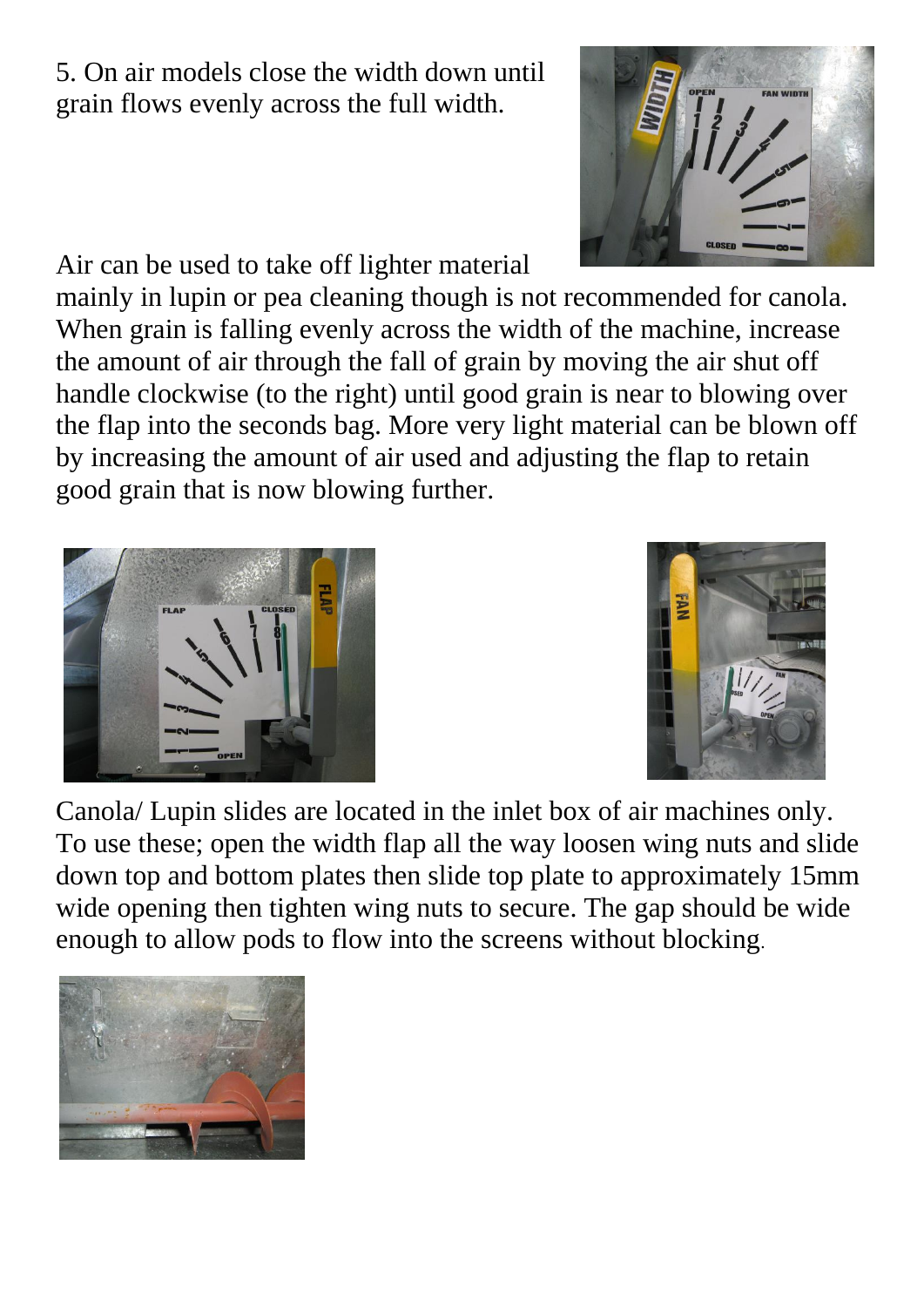Canola brooms should be used to prevent the screens from blocking with squashed canola seeds. If the brooms run off the end of the machine while cleaning, tie a small rope or chain to the last broom on the outlet end back to the inlet support frame to keep the brooms in line. Canola pods or other oversize trash can be separated from clean grain and seconds by blocking the internal chute to the second's auger with the plate provided allowing it to fall out the end of the machine.







Down to 0.5% admix

Pod chute 14% large admix in canola

By opening up the sieves and closing down the wind on the header a dirty sample can be harvested and cleaned taking out large/small admix,

pods, rye grass, stones and insects in one pass. This method of harvesting ensures the minimum amount of good seed is blown back into the paddock while retaining weed seeds decreasing contamination.



Engine speed should be between 1900-2200rpm for normal cleaning, if more cleaning is needed increase engine speed and close down choke, this will cause the grain to hit more screen area increasing efficiency. Toggle switch should be in the up position to run empty.

If the limit switch does not turn off the motor, bend it away from the

inlet auger as its pad may have too much weight on the micro switch. Alternatively if it will not re-start push the switch towards the auger so the switch pad falls away from micro switch.

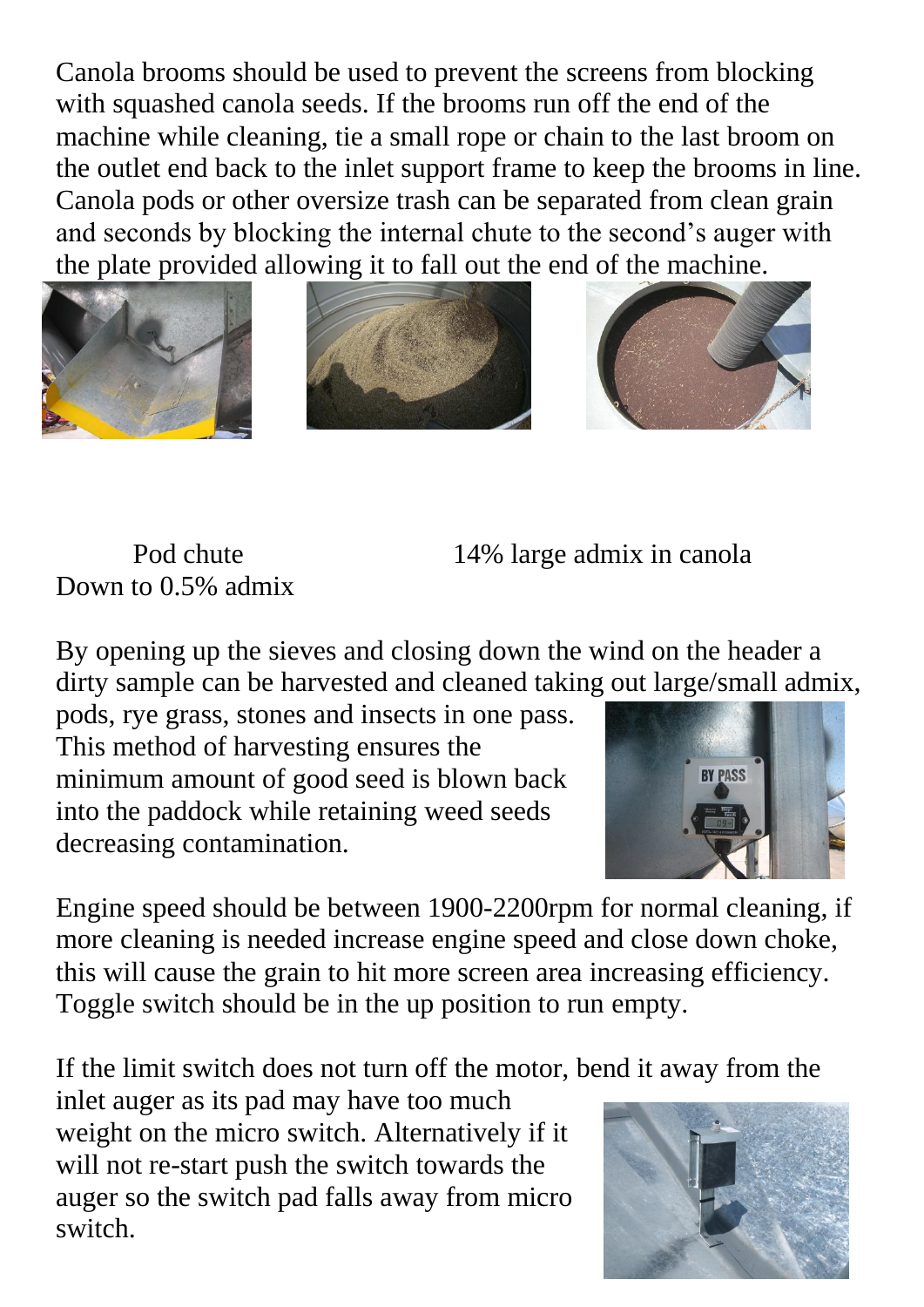**Barley cleaning** for delivery is much faster without scalp barrels as the grain will fall onto the scalp barrel without landing onto the main screen for cleaning, scalp barrels are predominately to take out oversize trash to prevent dockage or for seed only. Faster engine speeds from 2200 rpm to 2700 rpm can result in approximately 5-8% extra screenings while shutting down the choke will increase efficiency at a given throughput of cleaning. Limit switch Three barrel machines have averaged 68% screenings down to 25% at 15-20 tons per hour, 4 barrels have achieved 50% down to 20% screenings at 20 tons per hour and the Mega machine has cleaned from 45% screenings down to 25% screenings at approximately 35-40 tons per hour.

NB/- make sure the header sample is clean enough to flow properly in the hopper, this may result in a few more skinned grains as whiskery barley with too many husks slows down the cleaning rate.

**Wheat screens** by using 6.3mm round-hole scalp barrel in wheat. White-heads, brome grass, short wheat straws and back bones can be removed. By increasing the angle of the machine and reducing the throughput of grain, you can make a near perfect job of cleaning wheat for seed. Scalp ends are removable so you can retain straw to increase tonnage but should be installed to separate oversize trash from clean grain in the event of contamination. Cleaner grain can be achieved for seed by blocking the latter part of the scalp screen to draft off lighter trash that floats on the flowing grain before it can pass through the scalp screen (this can be done by wrapping the last 5-6 feet of scalp screen with plastic wrap), though to attain the best seed sample always harvest a clean paddock with lots of wind on the header so it is clean to start with.

**Canola screens** use a 1.2mm main screen for paddock cleaning and a 1.8mm or 2.0mm main screen for bull seed. These larger screens provide a seed comparable to hybrid seed. The scalp screen is usually a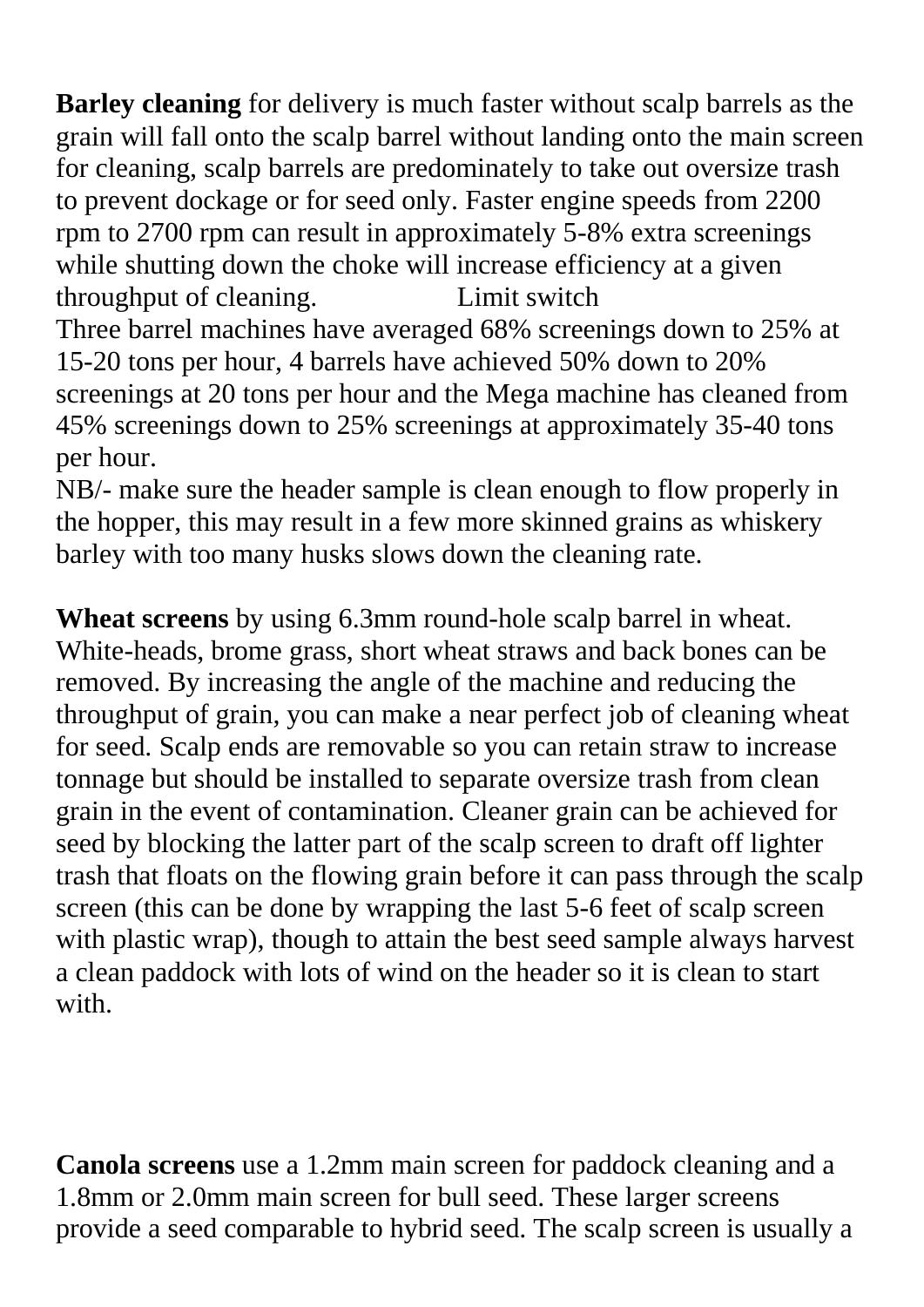3.25mm round hole for a near perfect sample taking off straw, pods, insects and stones though a 4.5mm scalp screen may double the speed but increases the amount of trash in the sample eg, on one farm the 3.25mm holes let through 2 ladybirds while the 4.5mm screens let 15 ladybirds through per sample while the maximum allowed is 20. To remove small conical snails we use a 2.3mm slot scalp screen. Brooms replace the rollers for cleaning the screens and these can be improved by cutting bristles shorter with a shearing comb when worn.

**Oats** can be cleaned using a 2.1mm wheat main screen with 4mm x 25mm scalp screen.



Sub clover uses a 1.2mm main

Using a 90mm plastic pipe in the scalp barrel keeps the screen cleaner. Cut the pipe the same length as the scalp screen and block the inlet end to prevent from filling with grain.

Ergot: when cleaning any smaller seeds it is preferable to remove the inside (scalp) screen so the barrels can rotate faster without dropping grain onto the scalp screens. This greatly increases the amount of holes the grain comes into contact with increasing cleaning rates. You can expect nearly 30t/hr while reducing a 10cm sample down to 2.5-3cm.



Homemade Screen lifting frame.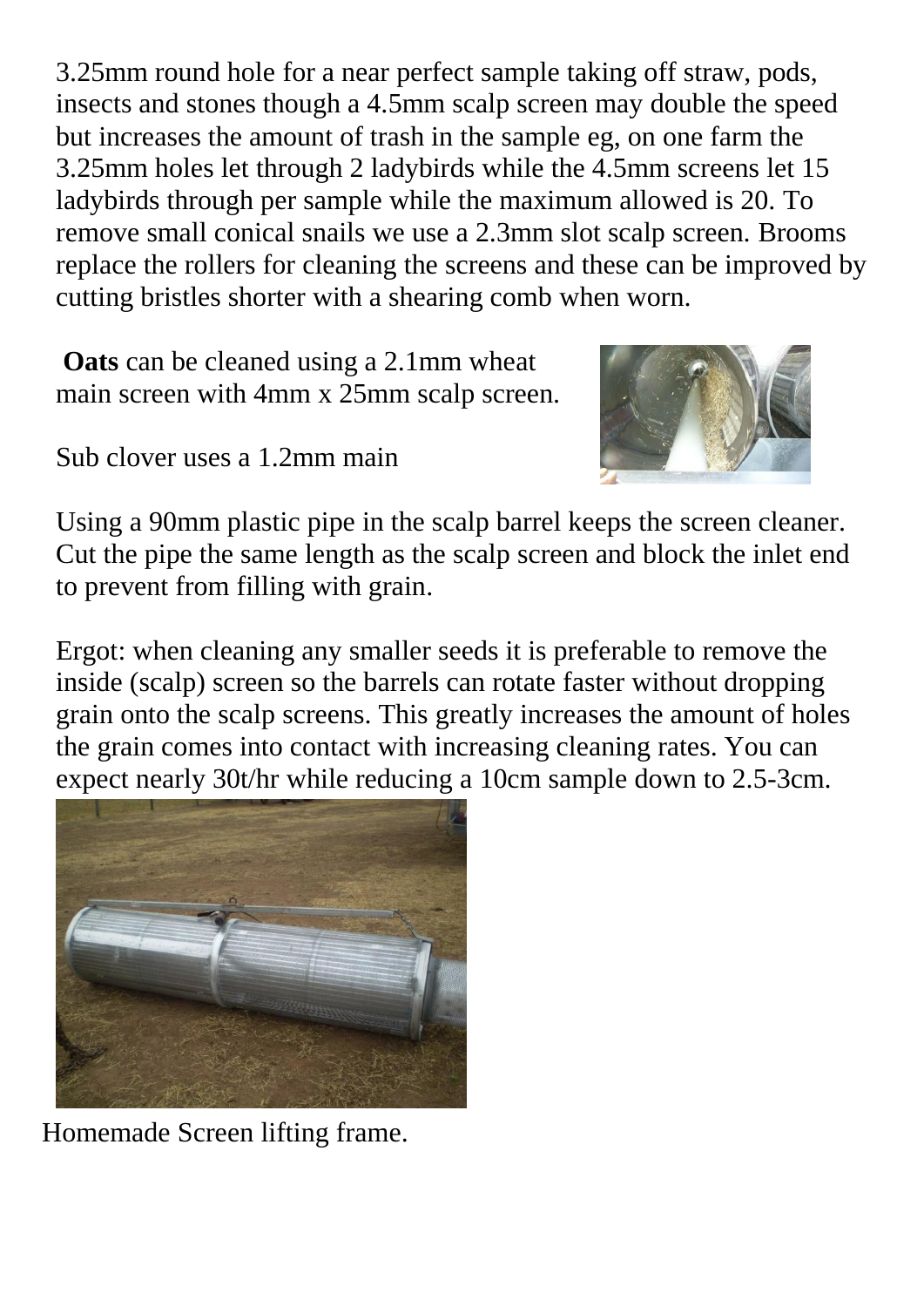## **Maintenance:**

Grease bearings annually or when changing screens. Keep all drive chains lightly greased.

Re-tighten pulley grub screws after the  $1<sup>st</sup>$  day of running.

When fitting the ceramic bush in the outlet auger centre boss, cool the bush in a freezer before pressing into place.

DE Engineers subscribes to the general standards specified by W.A.O.H.&S. For this reason, we strongly recommend that all personnel associated with this equipment be trained in the correct operational and safety procedures required for this grain cleaner. DE Engineers also recommends that periodic reviews be standard practice. For your convenience, we include the sign-off sheet so you can record your periodic reviews.

## *SEED CLEANER QUOTES FOR RATES AND PERCENTAGES FROM FARMERS*

# **2 Barrel machine:**

Barley 33% down to 25% at 20t/hr- Gnowangerup Wheat 10-17% seconds down to 2-5% at approx  $20t/hr$ 

### **3 Barrel machines: Wheat from:**

14% down to 5%  $\omega$  35 t/hr – Mukinbudin

12% DOWN TO 1.5% @ 35T/hr- Jerrimungup

21% down to 3% @ 20t/hr taking out frosted wheat seconds –Willaura 14% down to 5-6%  $\omega$  35t/hr – Mukinbudin

1.5-25% down to .5% 30 bags of screenings in 10 tonnes - Corrigin 4% down to 1% using 6.3mm round scalps (1700rpm) @ 24t/hr Wheat taking out ryegrass from .8% to .3% @ 25t/hr –Cadoux **Barley from:**

50% down to 20% @ 20 t/hr – Gibson



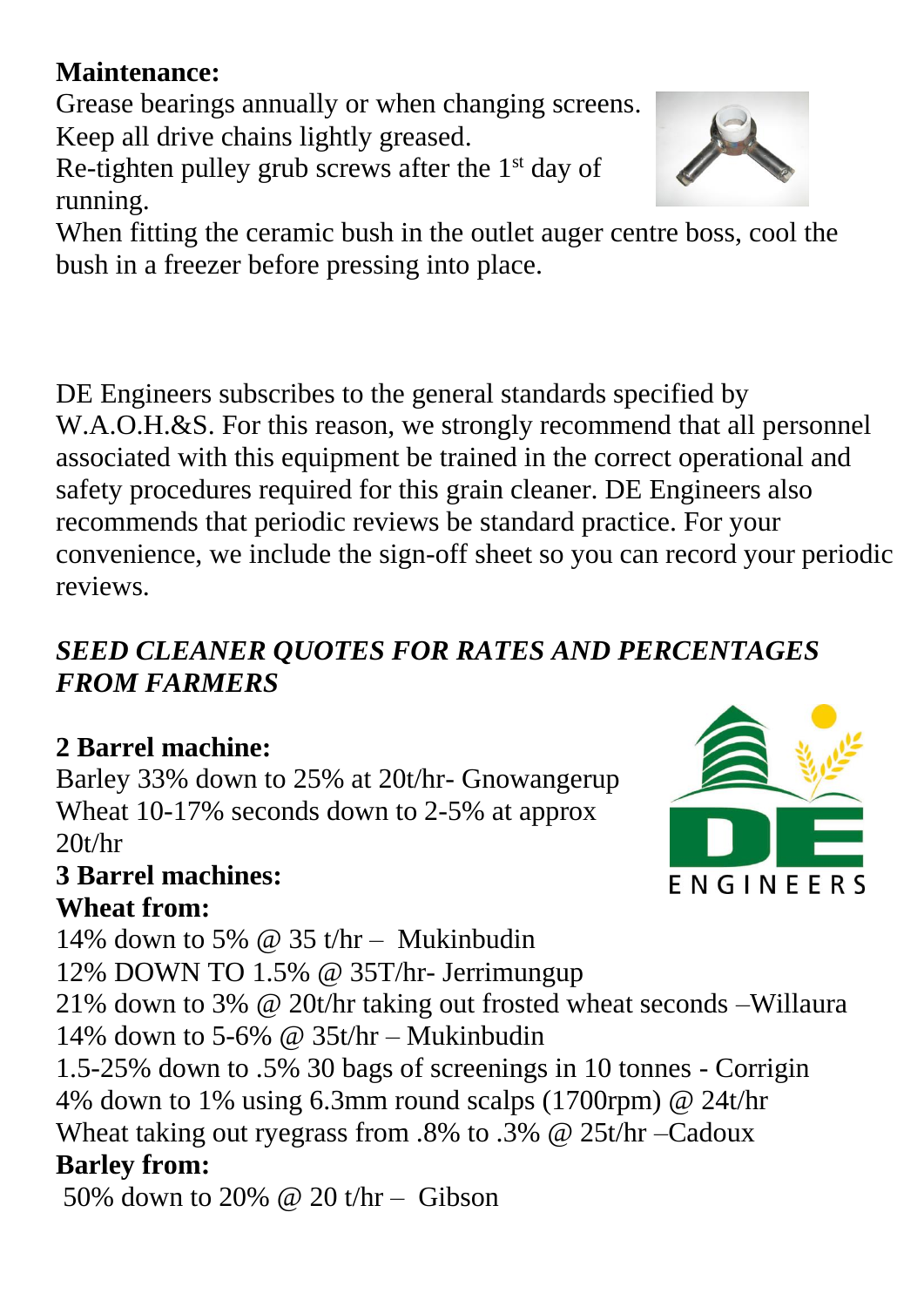12-18% down to 6-7% @ 25 t/hr (2700 rpm)– Tammin Malt 1 to Soshu @ \$20/t 18-19% down to 11-12% - Wongan Hills 43% to 12% @ 10/thr, Barley 65% down to 16% @ 8t/hr 35% down to 9% @ 20t/hr @ 2700rpm – Newdegate. 27-35% down to 7-9% Soshu – Ravensthorpe. 40% down to 10-20% @ 63kg/hl to 65kg/hl (kilograms per hectalitre) @ 12t/hr –, Newdegate 37% down to 8% - Holt Rock.

# **Lupin:**

95% of pods husk and radish out magnificent job 20t/hr easily, loses a few big ones @ 2000rpm complete paddock cleaning – Wickipin. Sheep manure, blue lupins and rocks from un saleable to premium @ 8t/hr(sheep in lupin paddocks)

# **Canola**:

Taking canola to less than 1% admix at 40 tons per hour keeping up with 2 headers using 3.25mm scalp barrels.

9% down to 1% admixture @ 12t/hr removing 60-70kg ryegrass into seconds per hectare (1400rpm) – New Norcia.

3.25% down to 0.5% admix taking out 160 bags of pepper flakes from 129/t canola

15% to under 1% admix and every single bit of radish. The sample was better than any Hannaford screener has produced – Cadoux.

1.5% large admix to 0.1% using 3.25mm scalp

1.5% large admix to 0.6% using 4.7mm scalp

# **4 Barrel machine:**

20% down to 5-8% at 20t/hr plus

Barley 68% down to 25% at 15-20t/ph @ 2600rpm 46-50% down to 20@ @ 2200rpm- Kulin

## **4 Barrel Mega machine:**

35-40 t/hr taking out 25-45% screenings from Barley to Malt (9760 header in 10 bag crop) made \$48000 extra in 3 days Barley to Soshu (1500 acres)- Newdegate